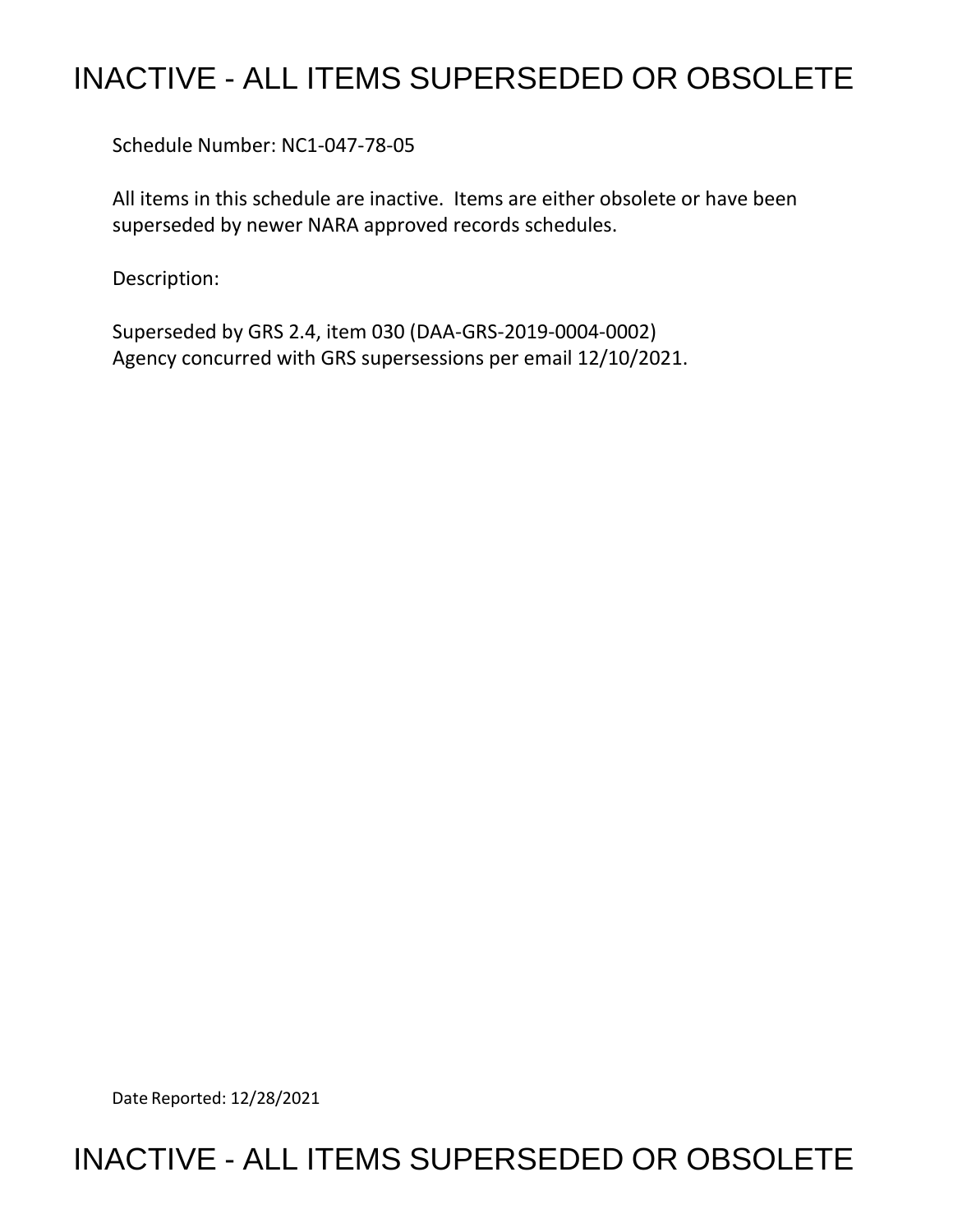|                                                                      | REQUEST FOR RECORD RSPOSITION AUTHORITY<br>(See Instructions on reverse)                                                                                                                 |                 | ON BOL                             | <b>LEAVE BLANK</b>                    |                                                                                                                                             |
|----------------------------------------------------------------------|------------------------------------------------------------------------------------------------------------------------------------------------------------------------------------------|-----------------|------------------------------------|---------------------------------------|---------------------------------------------------------------------------------------------------------------------------------------------|
|                                                                      |                                                                                                                                                                                          |                 |                                    |                                       |                                                                                                                                             |
|                                                                      |                                                                                                                                                                                          |                 |                                    |                                       |                                                                                                                                             |
|                                                                      | TO: GENERAL SERVICES ADMINISTRATION,                                                                                                                                                     |                 | $N_{\text{C}}1$                    | 47<br>78                              | 5                                                                                                                                           |
| NATIONAL ARCHIVES AND RECORDS SERVICE, WASHINGTON, DC 20408          |                                                                                                                                                                                          | DATE RECEIVED   |                                    |                                       |                                                                                                                                             |
| 1. FROM (AGENCY OR ESTABLISHMENT)                                    |                                                                                                                                                                                          |                 |                                    | 1 2 DEC 1977                          |                                                                                                                                             |
| Department of Health, Education, and Welfare<br>2. MAJOR SUBDIVISION |                                                                                                                                                                                          |                 | NOTIFICATION TO AGENCY             |                                       |                                                                                                                                             |
|                                                                      | Social Security Administration                                                                                                                                                           |                 |                                    |                                       | In accordance with the provisions of 44 U.S.C. 3303a the disposal re-<br>quest, including amendments, is approved except for items that may |
| 3. MINOR SUBDIVISION                                                 |                                                                                                                                                                                          |                 |                                    |                                       | be stamped "disposal not approved" or "withdrawn" in column 10.                                                                             |
|                                                                      | Office of Management and Administration<br>4. NAME OF PERSON WITH WHOM TO CONFER                                                                                                         | 5. TEL. EXT.    |                                    |                                       |                                                                                                                                             |
|                                                                      |                                                                                                                                                                                          |                 |                                    |                                       |                                                                                                                                             |
| George S. Yamamura                                                   |                                                                                                                                                                                          | 594–5770        | $\frac{12 - 16 - 77}{\text{Date}}$ |                                       |                                                                                                                                             |
|                                                                      | 6. CERTIFICATE OF AGENCY REPRESENTATIVE:                                                                                                                                                 |                 |                                    |                                       |                                                                                                                                             |
|                                                                      | I hereby certify that I am authorized to act for this agency in matters pertaining to the disposal of the agency's records;                                                              |                 |                                    |                                       |                                                                                                                                             |
|                                                                      | that the records proposed for disposal in this Request of $1$ page(s) are not now needed for the business of<br>this agency or will not be needed after the retention periods specified. |                 |                                    |                                       |                                                                                                                                             |
|                                                                      |                                                                                                                                                                                          |                 |                                    |                                       |                                                                                                                                             |
|                                                                      | A Request for immediate disposal.                                                                                                                                                        |                 |                                    |                                       |                                                                                                                                             |
| l xl                                                                 | <b>B</b> Request for disposal after a specified period of time or request for permanent                                                                                                  |                 |                                    |                                       |                                                                                                                                             |
|                                                                      | retention.                                                                                                                                                                               |                 |                                    |                                       |                                                                                                                                             |
| C. DATE                                                              | D. SJGNATURE OF AGENCY REPRESENTATIVE                                                                                                                                                    | <b>E. TITLE</b> |                                    |                                       |                                                                                                                                             |
|                                                                      | Corre V. Preed,                                                                                                                                                                          |                 |                                    |                                       |                                                                                                                                             |
|                                                                      | 12/6/77 Av Russell 0. Hess<br>Department Records Management Officer                                                                                                                      |                 |                                    | 9.                                    |                                                                                                                                             |
| 7.<br>ITEM NO.                                                       | 8. DESCRIPTION OF ITEM<br>(With Inclusive Dates or Retention Periods)                                                                                                                    |                 |                                    | SAMPLE OR<br>JOB NO.                  | 10.<br><b>ACTION TAKEN</b>                                                                                                                  |
|                                                                      | RECORDS RETENTION AND DISPOSAL SCHEDULE                                                                                                                                                  |                 |                                    |                                       |                                                                                                                                             |
|                                                                      | FILES COMMON TO MOST OFFICES                                                                                                                                                             |                 |                                    |                                       |                                                                                                                                             |
|                                                                      |                                                                                                                                                                                          |                 |                                    |                                       |                                                                                                                                             |
| Î.                                                                   | Time and Attendance Rosters                                                                                                                                                              |                 |                                    |                                       |                                                                                                                                             |
|                                                                      | Forms SSA-3529, Time and Attendance Roster (Group) and                                                                                                                                   |                 |                                    |                                       |                                                                                                                                             |
|                                                                      | SSA-3531, Time and Attendance Roster (Individual) used                                                                                                                                   |                 |                                    |                                       |                                                                                                                                             |
|                                                                      | to record flextime hours worked by a group or by an                                                                                                                                      |                 |                                    |                                       |                                                                                                                                             |
|                                                                      | individual employee. Information on the forms consists<br>of employee name, periods of absence, flextime hours,                                                                          |                 |                                    |                                       |                                                                                                                                             |
|                                                                      | core hours, overtime, compensatory time, and total hours                                                                                                                                 |                 |                                    |                                       |                                                                                                                                             |
|                                                                      | worked and may be used to answer questions regarding pay                                                                                                                                 |                 |                                    |                                       |                                                                                                                                             |
|                                                                      | and leave. These forms may be used by all SSA offices<br>whose employees are on flextime.                                                                                                |                 |                                    |                                       |                                                                                                                                             |
|                                                                      |                                                                                                                                                                                          |                 |                                    |                                       |                                                                                                                                             |
|                                                                      | Cut off file at the end of each month. Hold 6 additional                                                                                                                                 |                 |                                    |                                       |                                                                                                                                             |
|                                                                      | months and then destroy.                                                                                                                                                                 |                 |                                    |                                       |                                                                                                                                             |
|                                                                      |                                                                                                                                                                                          |                 |                                    |                                       |                                                                                                                                             |
|                                                                      |                                                                                                                                                                                          |                 |                                    |                                       |                                                                                                                                             |
|                                                                      |                                                                                                                                                                                          |                 |                                    |                                       |                                                                                                                                             |
|                                                                      |                                                                                                                                                                                          |                 |                                    |                                       |                                                                                                                                             |
|                                                                      |                                                                                                                                                                                          |                 |                                    |                                       |                                                                                                                                             |
|                                                                      |                                                                                                                                                                                          |                 |                                    |                                       |                                                                                                                                             |
|                                                                      |                                                                                                                                                                                          |                 |                                    |                                       | <b>STANDARD FORM 115</b>                                                                                                                    |
|                                                                      |                                                                                                                                                                                          |                 |                                    |                                       |                                                                                                                                             |
|                                                                      | agency - 12/19                                                                                                                                                                           |                 |                                    | Revised April, 1975<br>Administration | <b>Prescribed by General Services</b>                                                                                                       |